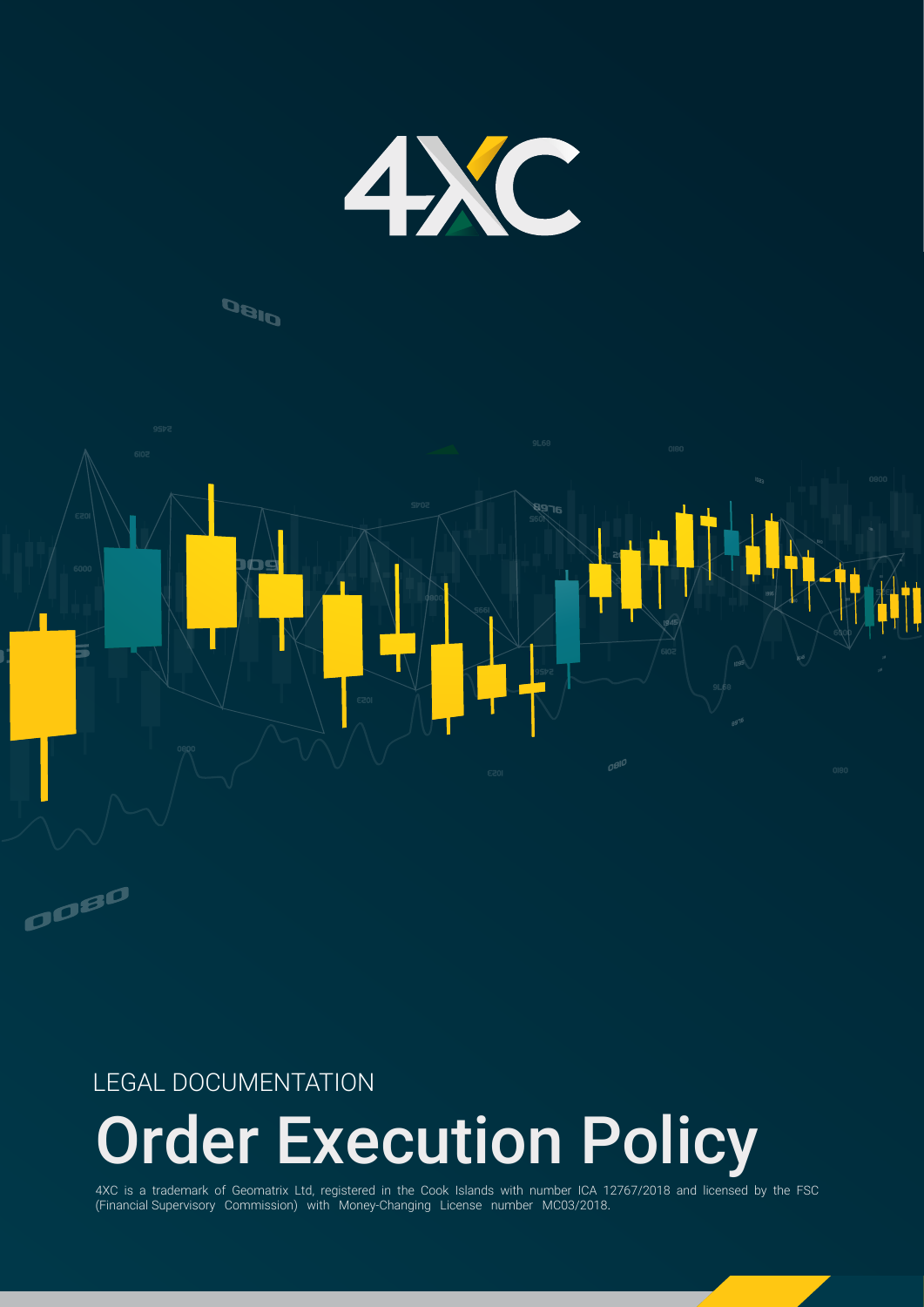#### 1.0. Introduction

1.1. Geomatrix Ltd, hereinafter referred to as the "Company" or "4XC" is incorporated in the Cook Islands with Certificate of Incorporation No. ICA12767/2018. The Company is authorized and regulated by the Financial Supervisory Commission ('FSC'), with licence No. MC03/2018. The Company's head office is located at Global House, Avarua, Rarotonga, Cook Islands.

1.2. Under the above, the Company is required to take all reasonable steps to act in the best interest of the Client when receiving and transmitting orders for execution, and to take all reasonable steps to obtain the best possible result (or "best execution") for its Clients when executing client orders.

1.3. The Terms and Conditions must be read carefully by all Clients and prospective Clients as they contain important information on Client requests and instructions, opening positions, closing positions, orders, stop Outs etc.

#### 2.0. Definitions

Agent - The Company receives the Client orders which are then transmitted to the Liquidity Providers for further execution.

Buy Limit Order - An order to carry out a transaction at, or lower than, a specified price, the word 'limit' referring to the specified price.

#### CFD - Contracts for Difference

Instant Execution – An execution method where the order is executed to the most recently available price. In instant execution if the requested price is not available, the current available price will be sent to the Client to confirm execution (requote). Instant Execution is offered under the Standard Account and Cent Account. Limit Order - An order to execute a trade at a specific price or a better one.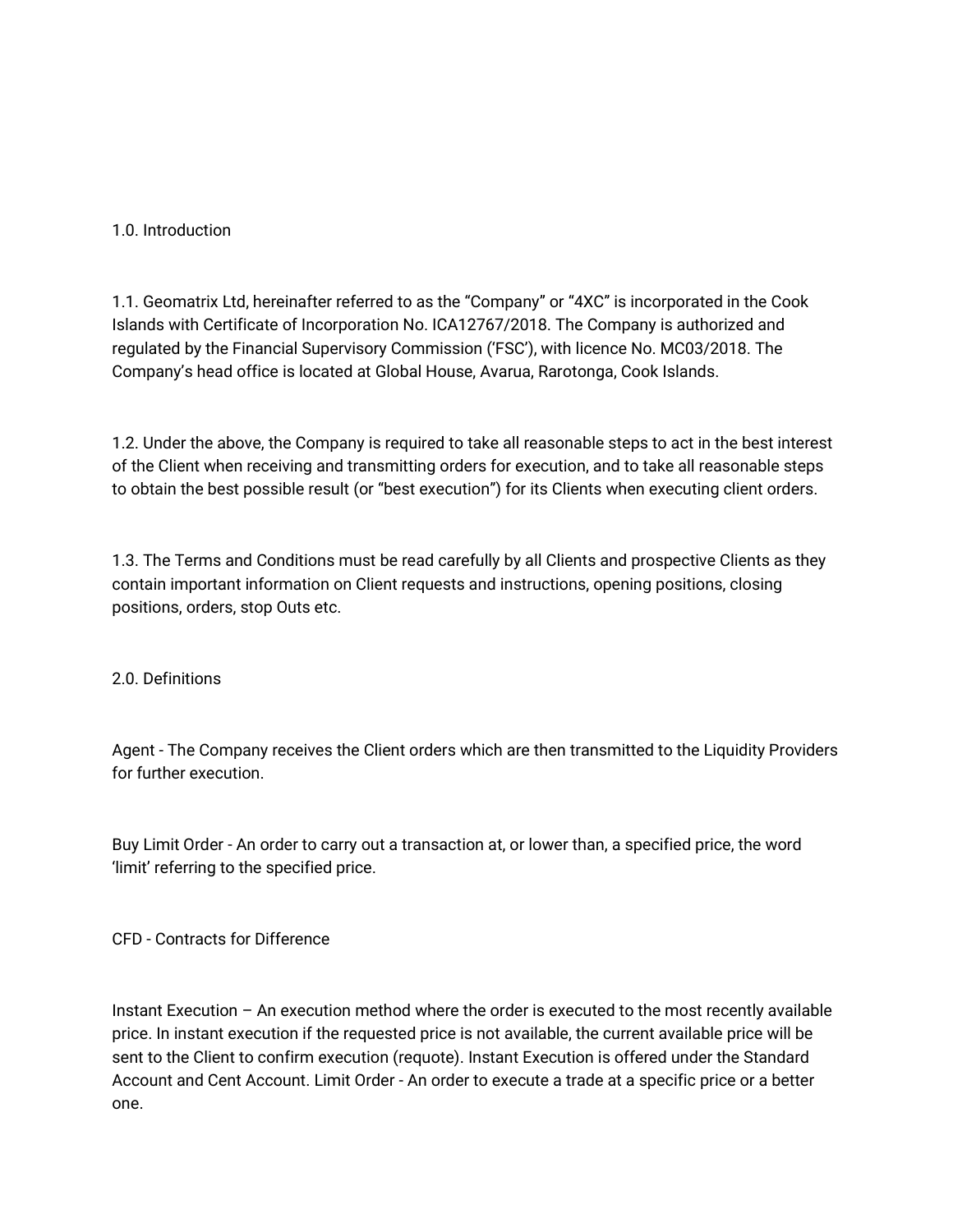Market Execution - The order is executed depending on the depth of the market. Under Market Execution there are no re-quotes, and the order is executed at the best available price in the market. Market Execution is offered under the PRO ECN Account, VIP AND 4XC Standard Accounts.

Market Order - An order for a trade to be executed at the best available price. No-Dealing Desk Execution – Clients' orders are sent directly to the interbank market and there is no dealing desk involved in the transaction.

Pending Order - An instruction from the Client to the Company to open a position once the price has reached the level of the Order.

Price Gap on the Market Opening shall mean the following:

a. The first Bid of the current trading session is higher than the last Ask of the previous session, or b. The first Ask of the current trading session is lower than the last Bid of the previous session.

c. Abnormal Spread - during market opening/closing the spread can be significantly increased during the first and last trading hour due to very thin liquidity.

Principal - The Company acts as Principal when it is the sole execution venue with respect to the execution of Client orders.

Requote - This occurs when the price requested by a Client is not available for execution of an order and the Company requotes the current available price to the Client for execution. The Client must explicitly agree to accept the requoted price, prior to execution. Requotes are the result of choosing Instant Execution which is offered on our Standard Account and Cent Account.

Riskless Principal – The Company acts as Riskless Principal when it receives a Client order for execution and immediately executes an identical order in the market, while taking on the role of principal, in order to fill the Client's order.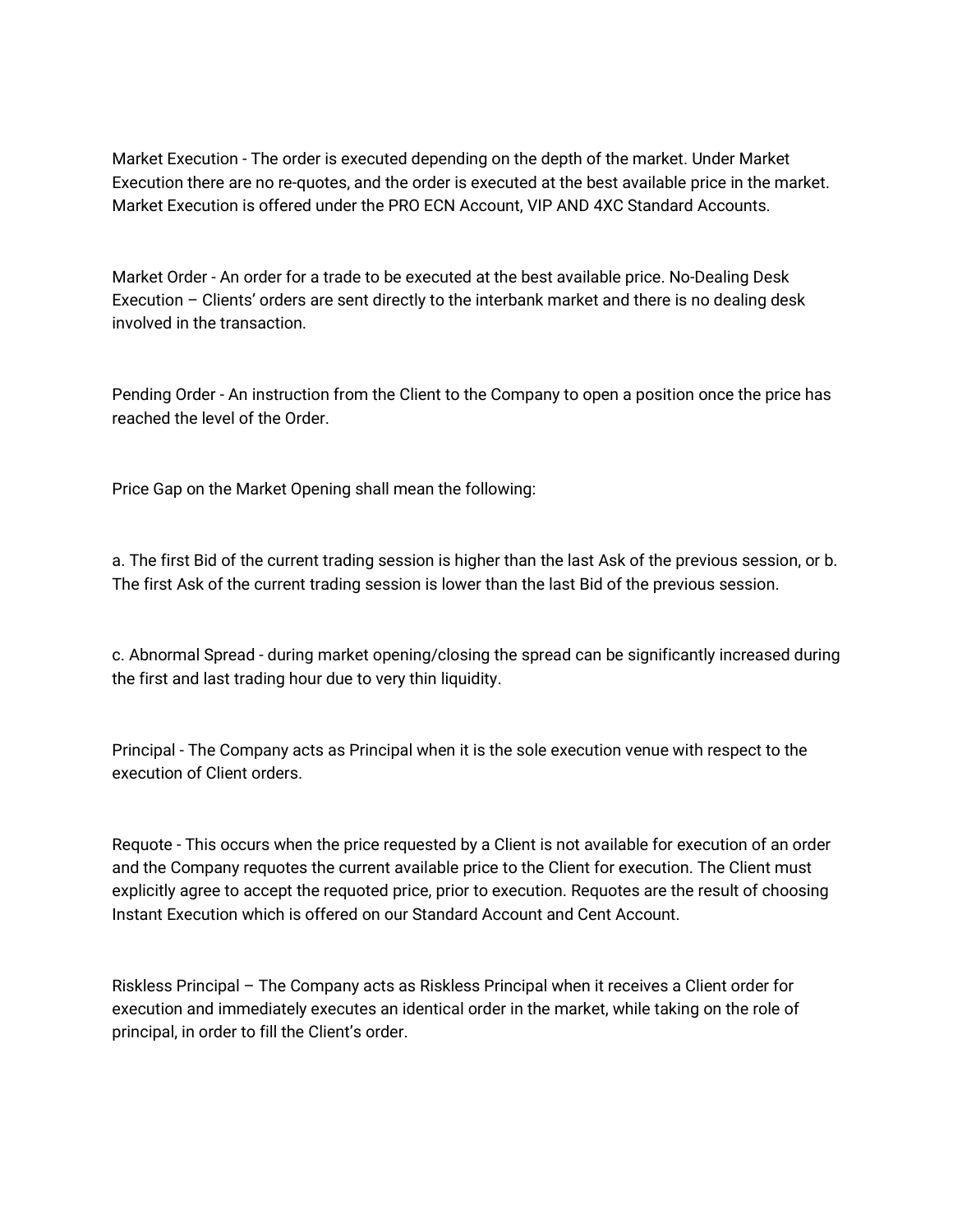Scalping - A trading strategy based on the notion that you buy and sell (or vice versa) a currency within a very short time frame. Scalping is only available to Clients on the ECN Server.

Slippage - This is when a trader executed an order at a price which is different to the price they expected the trade to be executed at. This usually happens during periods of high volatility]. There are two kinds of slippage, positive and negative. Positive slippage occurs when the price is executed at a better level than the one requested; a negative slippage is exactly the opposite situation. Slippage may occur in all the account types and order types offered and under all execution methods. Please be informed that in case a slippage is experienced in the market, the orders will be executed at the next available price in cases of market execution. Instant Execution requotes occur when entering or exiting the market.

Stop Order – A stop order placed to buy/sell a security/currency when a certain price is reached. These orders are placed to limit loss on a position.

Stop Out Order - An instruction to close the Client's open position without the consent of the Client or any prior notice in a case of insufficient funds required for maintaining open positions.

Take Profit Order - A market order placed to close a position once it hits a specific price.

#### 3.0. Scope of The Policy

The Policy applies with respect to the Company's relationship with retail and professional Clients (excluding Clients classified as Eligible Counterparty).

#### 4.0. Instruments

The Company executes orders in relation to one or more financial instruments mainly in CFDs on foreign exchange, CFDs on commodity futures, spot metals, share CFDs, CFDs on ETFs and Indices.

#### 5.0. Best Execution Factors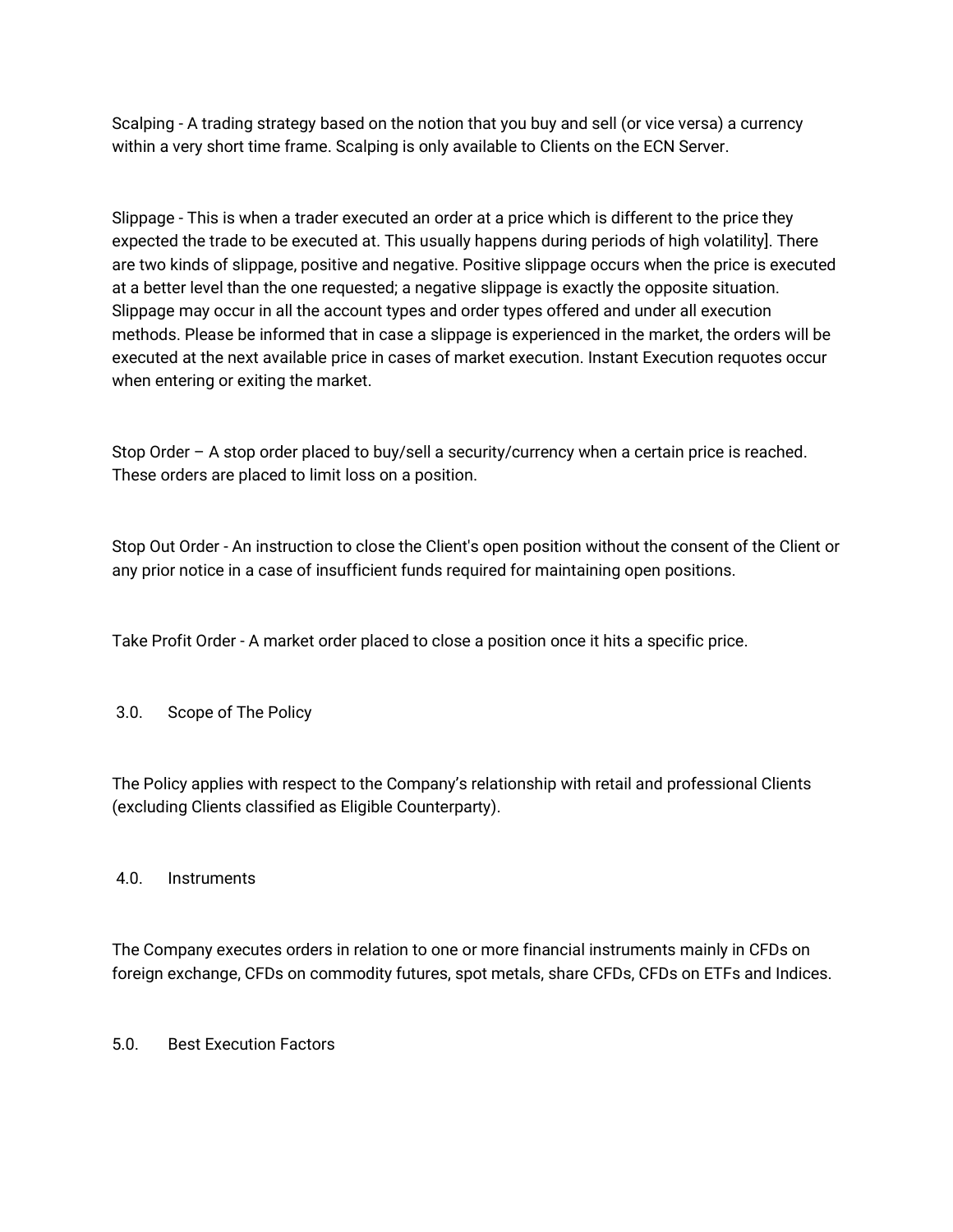The Company acts either as principal or riskless principal and not as agent (as defined in Section 2 above) when executing Client orders.

5.1. The Company shall take all reasonable steps to obtain the best possible results for its Clients taking into account the following factors when executing Clients orders:

Price: For any given CFD, the Company will quote two prices: the higher price (ASK) at which the Client can buy (go long) that CFD, and the lower price (BID) at which the Client can sell (go short) that CFD; collectively they are referred to as the Company' price. The difference between the lower and the higher price of a given CFD is the spread. Such orders as Buy Limit, Buy Stop and Stop Loss, Take profit for opened short position are executed at ASK price. Such orders as Sell Limit, Sell Stop and Stop Loss, Take profit for opened long position are executed at BID price. The Company's price for a given CFD is calculated by reference to the price of the relevant underlying asset, which the Company obtains from third party external reference sources. The Company's prices can be found on the Company's website. The Company updates its prices as frequently as the limitations of technology and communications links allow. The Company reviews its third party external reference sources at least once a day (constantly during trading session, more than once a day), to ensure that the data obtained continues to remain competitive. The Company will not quote any price outside the Company's operations time (see execution venue below) therefore no orders can be placed by the Client during that time. If the price reaches an order such as: Stop Loss, Take Profit, Buy Limit, Buy Stop, Sell Limit, Sell Stop these orders will be closed. But under certain trading conditions it may be impossible to execute orders (Stop Loss, Take Profit, Buy Limit, Buy Stop, Sell Limit, Sell Stop) at the declared Clients price. In this case the Company has the right to execute the order at the first available price. This may occur, for example, at times of rapid price movement if the price rises or falls in one trading session to such an extent that under the rules of the relevant exchange trading is suspended or restricted. This may also occur at the opening of a trading session.

The minimum level for placing Stop Loss, Take Profit, Buy Limit, Buy Stop, Sell Limit and Sell Stop orders, for a given CFD, is specified under Contract Specifications on the main Website of the Company.

(b) Costs: For opening a position in some types of CFDs the Client may be required to pay commission or financing fees, the amount of which is disclosed on the Company Website commissions may be charged either in the form of a percentage of the overall value of the trade or as fixed amount. The value of opened positions in some types of CFDs is increased or reduced by a daily swap rate throughout the life of the contract. Swap rates are based on prevailing market interest rates, which may vary over time.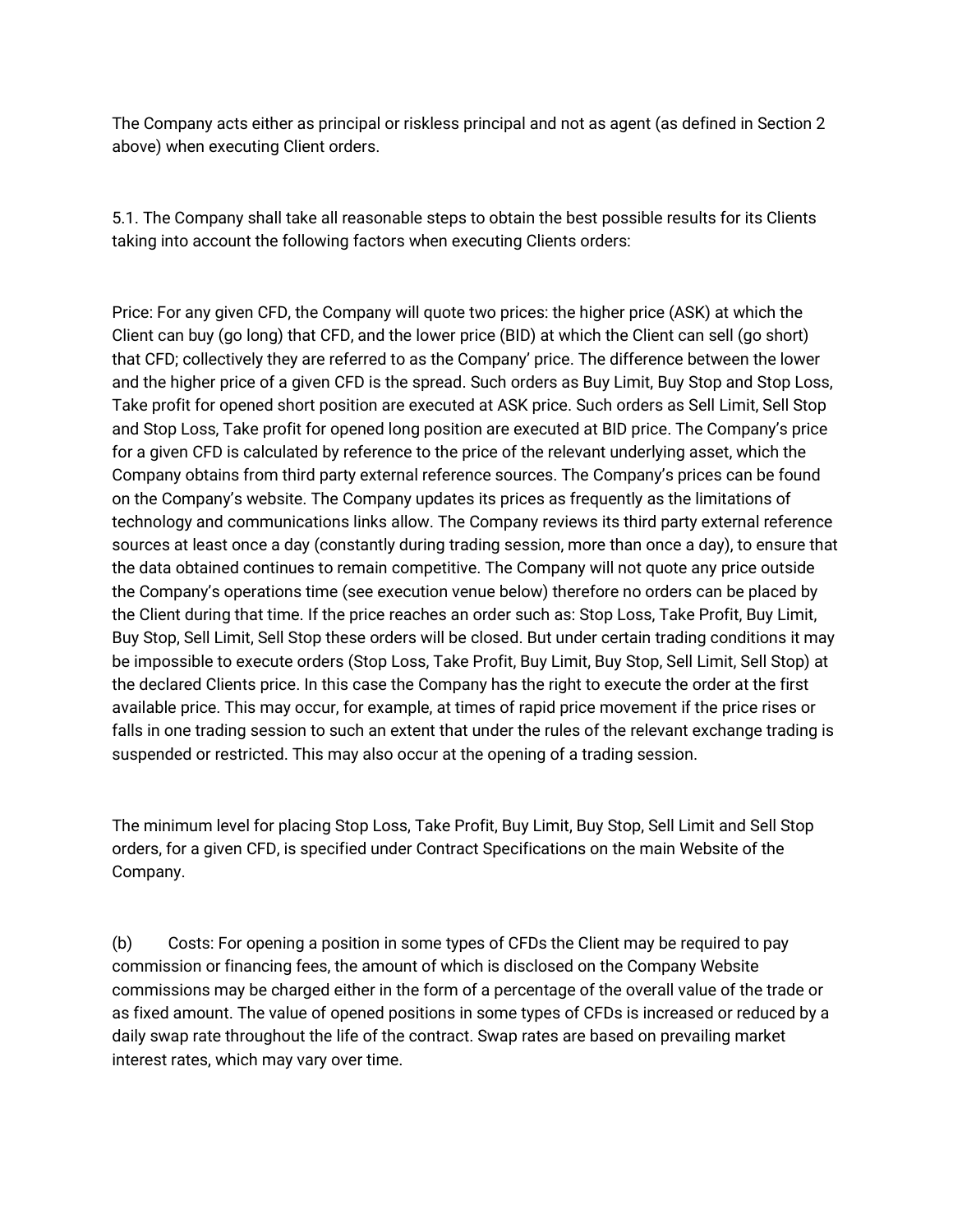For all types of CFDs that the Company offers, the commission and financing fees are not incorporated into the Company's quoted price and are instead charged explicitly to the Client account.

(c) Speed of Execution: The Company places a significant importance when executing Client's orders and strives to offer high speed of execution, within the limitations of technology and communications links, at all times.

Speed of Execution can be affected by factors which may include poor internet connection, or any other link to the Company's servers and platforms which may affect execution of the Client's orders. For example, the Client's order might be delayed to be received by the Company's platform and thus it may affect the price of execution.

(d) Likelihood of Execution: As it is explained in the Execution Venue section of this Policy, the Company acts as principal whereby it will be the Execution Venue for the execution of the Client's orders for the financial instrument of CFDs. In addition, the Company, reserves the right to decline an order of any type or to offer the Client a new price for an instant order. In this case, Client can either accept or refuse the new price.

The Client may give instructions by telephone to modify or close a position. The client is responsible for the security of his Access Data. If the Client undertakes transactions on an electronic system (Trading Platform), he will be exposed to risks associated with the system including the failure of hardware and software (Internet / Servers). The result of any system failure may be that his order is either not executed according to his instructions or it is not executed at all. The Company does not accept any liability in the case of such a failure.

(e) Likelihood of settlement: The Company shall proceed to a settlement of all transactions upon execution of such transactions. The Company strives to provide its Clients with the fastest execution in the best available prices. Nonetheless, the volatility in the market may affect the price, speed, and volume. Therefore, trading during volatile conditions where important news and data releases are made is incredibly risky and therefore the best execution criteria might not apply. Therefore, the execution pricing will always be provided at the first available price.

(f) Size of order: The actual minimum size of an order is different for each type of account. A lot is a unit measuring the transaction amount and it is different for each type of CFD.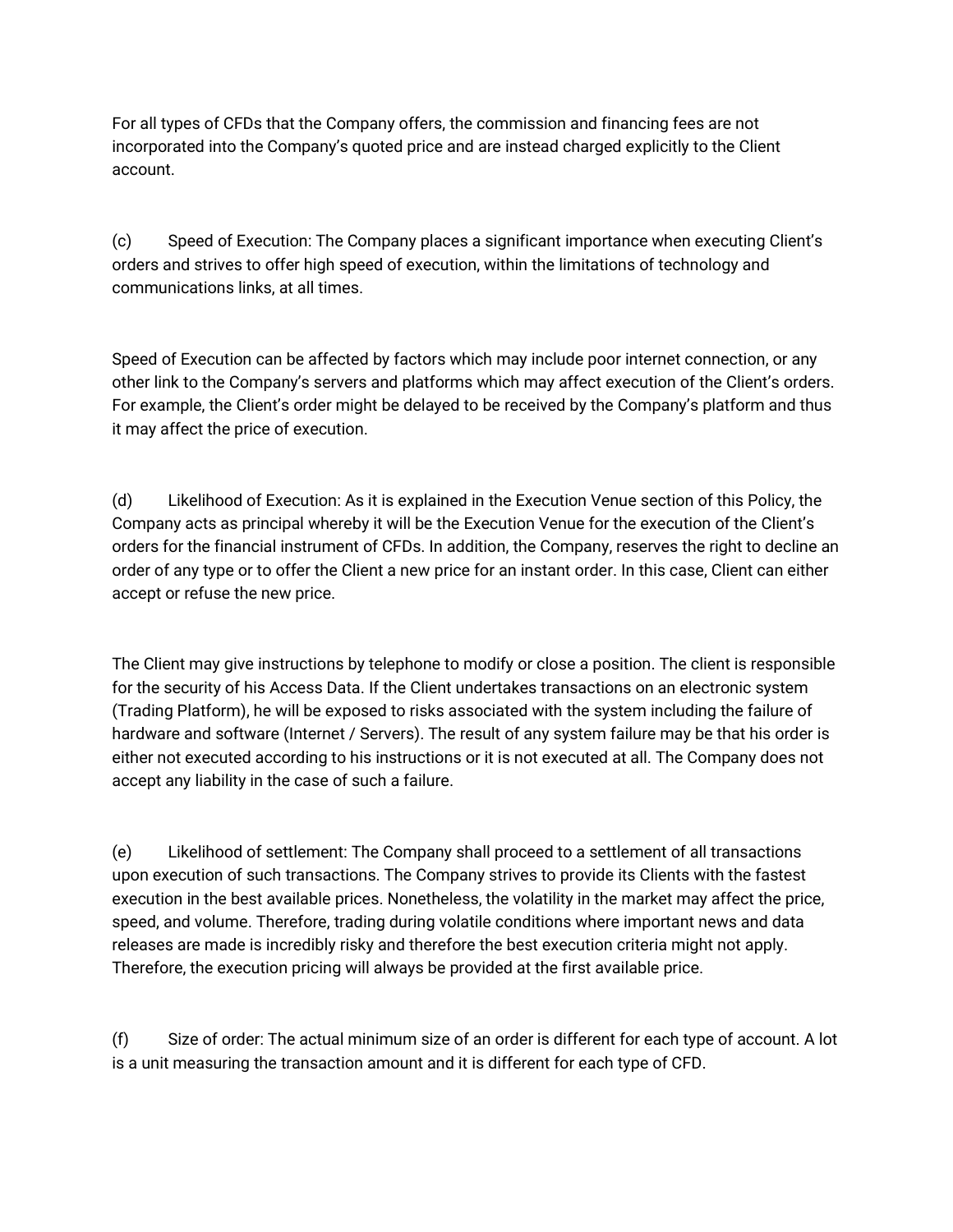Please refer to the Company's website for the value of minimum size of an order and each lot for a given CFD type. It is noted that the Company may limit the maximum volume of the single transaction. The actual maximum volume of the single transaction is different for each type of account. In addition, the Company reserves the right to decline an order as explained in the agreement entered with the Client. Please refer to the Company's website for the value of the maximum volume of the single transaction.

(g) Nature of orders: The particular characterizing of an order can affect the execution of the Client's order. The following types of orders can be placed:

a. Market Order: An order for a trade to be executed at the best available price.

b. Instant Order: An execution method where the order is executed to the most recently available price. In instant execution if the requested price is not available, the current available price will be sent to the Client to confirm execution (requote). Instant Execution is offered under the Standard Account and Cent Account.

c. Limit Order: An order to execute a trade at a specific price or a better one.

d. Stop Order: A stop order placed to buy/sell a security/currency when a certain price is reached. These orders are placed to limit loss on a position.

(h) Market Impact: Some factors may affect rapidly the price of the underlying instruments from which the Company's quoted price is derived and may also affect the rest of the factors herein. The Company will take all reasonable steps to obtain the best possible result for its Clients.

The Company does not consider the above list exhaustive and the order in which the above factors are presented shall not be taken as priority factor. Nevertheless, whenever there is a specific instruction from the Client the Company shall make sure that the Client's order shall be executed following that specific instruction.

#### 6.0. Execution Venues

6.1. Execution Venues are the entities with which the orders are placed. For the purposes of orders for the financial instrument of CFDs, the Company acts as a principal (therefore, the Company is the sole Execution Venue for the execution of the Client's orders). Moreover, when the Company executes Clients' orders, it may in turn route its own orders to regulated EU and Non-EU third party financial institutions. In this respect, the Company may route Client's orders for execution to an affiliated entity which is regulated in a third country when the Company is acting as Riskless Principal.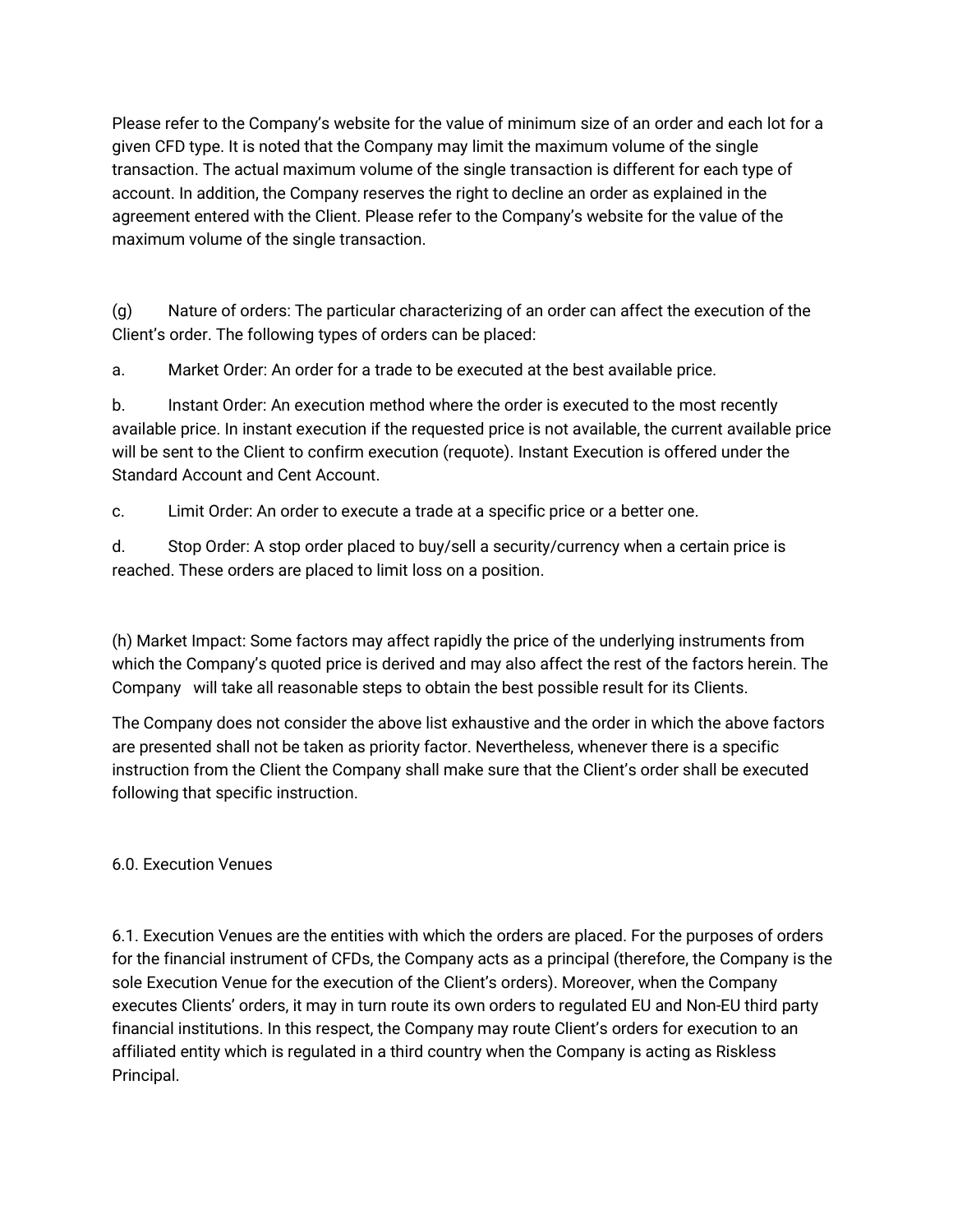6.2. The Client acknowledges that the transactions entered in CFDs with the Company are not undertaken on a recognized exchange, rather they are undertaken over the counter (OTC) and as such they may expose the Client to greater risks than regulated exchange transactions.

Therefore, the Company may not execute an order, or it may change the opening (closing) price of an order in case of any technical failure of the trading platform or quote feeds.

6.3. The Company takes into consideration multiple factors when selecting liquidity providers such as the likelihood of execution, operations quality, market position, costs to the Company, swap costs, authorization/regulation and pricing. As regards its price feeders, these are reputable providers.

#### 7.0. Best Execution Criteria

The Company will determine the relative importance of the above Best Execution Factors (see point 5) by using its commercial judgment and experience in the light of the information available on the market and taking into account:

- (a) The characteristics of the Client order.
- (b) The characteristics of financial instruments that are the subject of that order.
- (c) The characteristics of the execution venue to which that order is directed.
- (d) The Characteristics of the client, including its categorization as retail or professional.

In view of the above, the Company assigns the following importance level for the above Best Execution Factors:

| Factor | Importance Level | <b>Remarks</b>                                                                                                                                            |
|--------|------------------|-----------------------------------------------------------------------------------------------------------------------------------------------------------|
| Price  | High             | We give strong emphasis on<br>the quality and level of the<br>price data that we receive from<br>external sources in order to<br>provide our clients with |
|        |                  | competitive price quotes.                                                                                                                                 |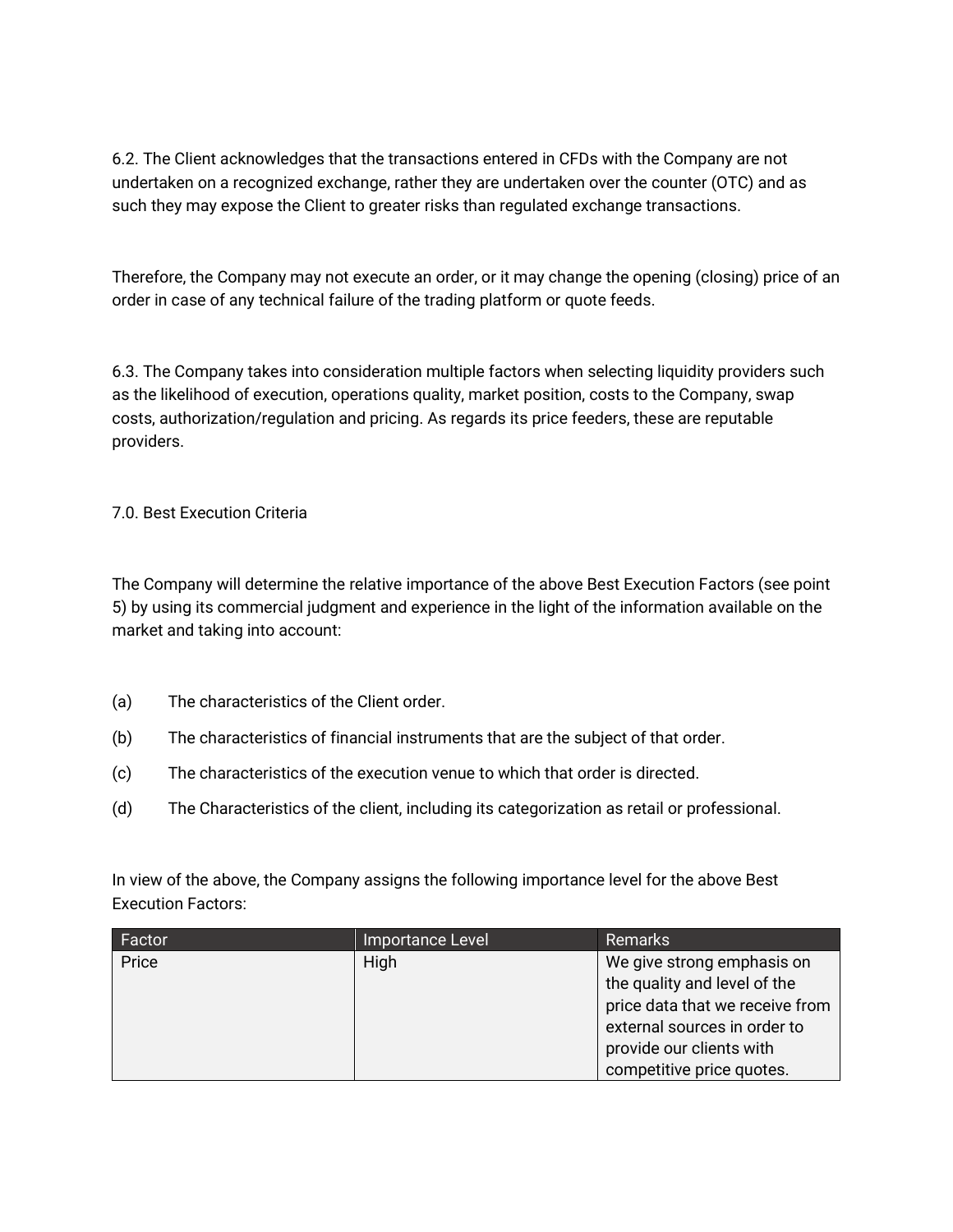|                                 |        | We do not however guarantee          |
|---------------------------------|--------|--------------------------------------|
|                                 |        | that our quoted prices will be       |
|                                 |        | at a price which is as good, or      |
|                                 |        | better, than one might have          |
|                                 |        | been available elsewhere.            |
| Costs                           | High   | We take all reasonable steps         |
|                                 |        | to keep the costs of your            |
|                                 |        | transactions as low and              |
|                                 |        | competitive, to the extent           |
|                                 |        | possible. Additional costs           |
|                                 |        | might be charged by the              |
|                                 |        | Company's Liquidity Providers.       |
| Speed of Execution              | High   | Execution speed and the              |
|                                 |        | opportunity for price                |
|                                 |        | improvement are critical to          |
|                                 |        | every trader and we repeatedly       |
|                                 |        | monitor these factors to             |
|                                 |        | ensure we maintain our high          |
|                                 |        | execution standards.                 |
| Likelihood of Execution         | High   | Even though we reserve the           |
|                                 |        | right to decline a Client order      |
|                                 |        | we aim to execute all Clients'       |
|                                 |        | orders, to the extent possible       |
| <b>Likelihood of Settlement</b> | Medium | See relevant description in          |
|                                 |        | <b>Best Execution Factors (point</b> |
|                                 |        | 5 above).                            |
| Sie of order                    | Medium | See relevant description in          |
|                                 |        | <b>Best Execution Factors (point</b> |
|                                 |        | 5 above).                            |
| Nature of orders                | Medium | See relevant description in          |
|                                 |        | <b>Best Execution Factors (point</b> |
|                                 |        | 5 above).                            |
| Market Impact                   | Medium | See relevant description in          |
|                                 |        | <b>Best Execution Factors (point</b> |
|                                 |        | 5 above).                            |

For Retail Clients, the best possible result shall be determined in terms of the total consideration, representing the price of the financial instrument and the costs related to execution, which shall include all expenses incurred by the Client which are directly related to the execution of the order, including execution venue fees, clearing and settlement fees and any other fees paid to third parties involved in the execution of the order.

Warning: Please note that when you provide specific instructions on executing an order, this may prevent the firm from taking the steps that it has designed and implemented in this policy to obtain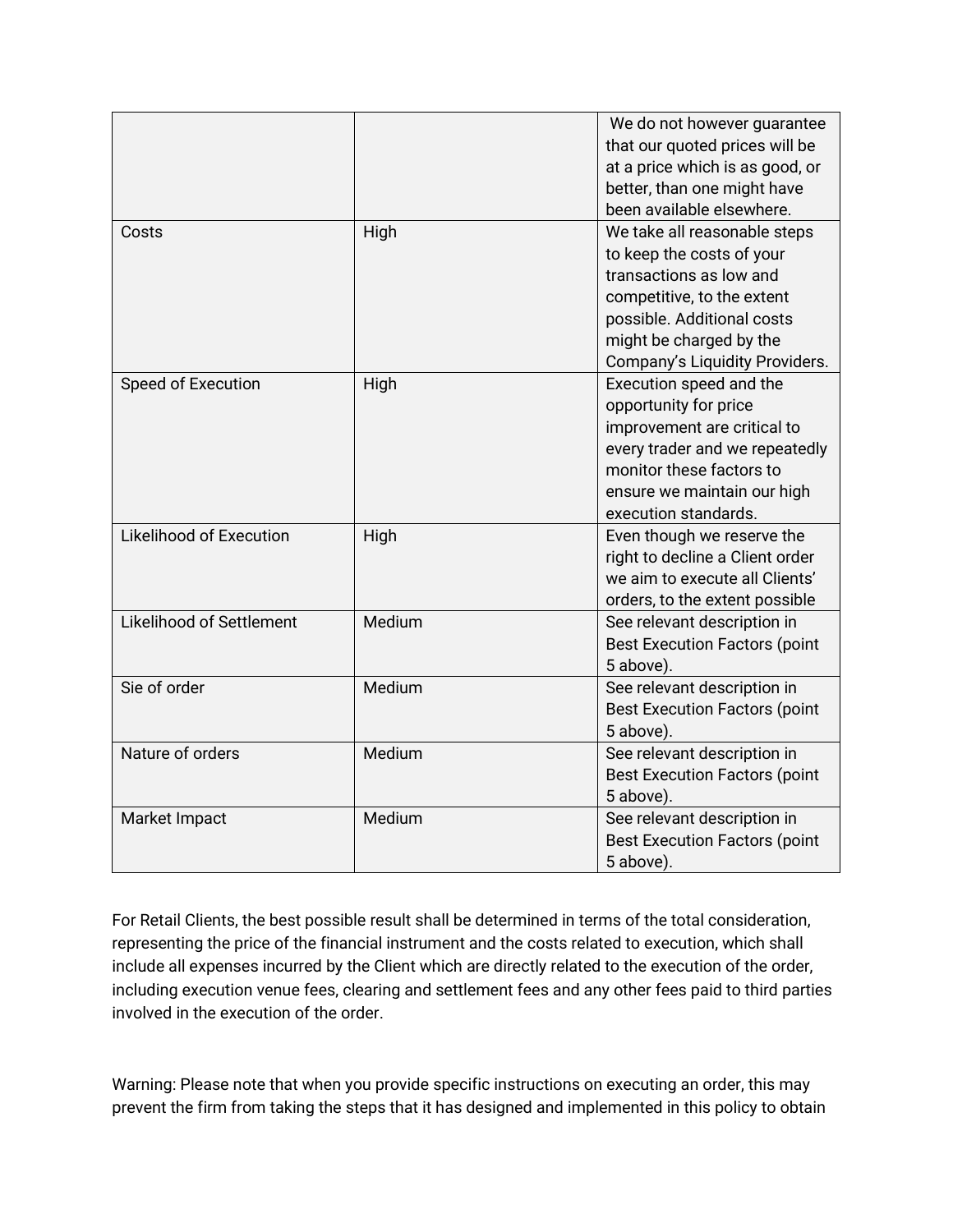the best possible result for the execution of these orders in respect of the elements covered by those instructions.

8.0. Execution of Client Orders

The Company shall satisfy the following conditions when carrying out Client orders:

(a) ensures that orders executed on behalf of Clients are promptly and accurately recorded and allocated;

(b) carries out otherwise comparable Client orders sequentially and promptly unless the characteristics of the order or prevailing market conditions make this impracticable, or the interests of the Client require otherwise;

(c) informs a retail Client about any material difficulty relevant to the proper carrying out of orders promptly upon becoming aware of the difficulty.

9.0. Client Consent

By entering into a Client Agreement with the Company for the provision of Investment Services, the Client is consenting to an application of this Policy on him.

#### 10.0. Demonstration

The Company should be able to demonstrate to clients, upon request, that their orders have been executed in accordance with this Policy.

#### 11.0. Monitoring

The Company assesses on a regular basis, of particular transactions in order to determine whether it has complied with its execution policy and/or arrangements, and whether the resulting transaction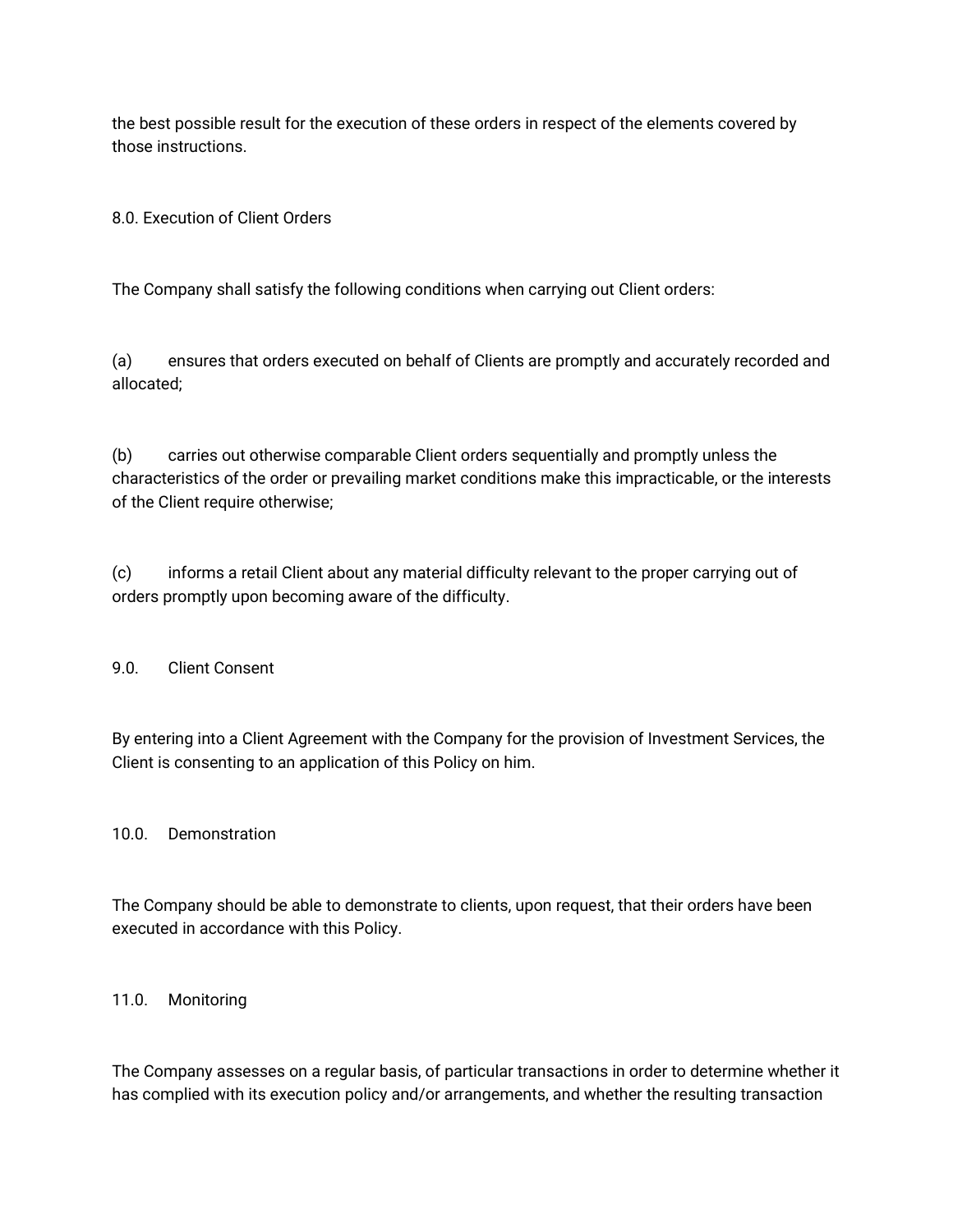has delivered the best possible result for the client. The Policy should be reviewed by the relevant departments at least on an annual basis and whenever a "material change" occurs.

Monitoring may include comparing similar transactions:

(i) on the same execution venue or with the same entity, in order to test whether a firm's Judgment about how orders are executed is correct, or

(ii) on different execution venues or entities chosen from among those in the firm's (execution) policy, in order to test whether the 'best' execution venue or entity is being chosen for a given type of transaction.

Where monitoring reveals that a firm has fallen short of obtaining the best possible result, the firm should consider whether this is because the firm has failed to follow its (execution) policy and/or arrangements or because of a deficiency in such policy and/or arrangements, and make appropriate amendments.

12.0. Amendment of The Policy and Additional Information

The Company reserves the right to review and/or amend its Policy and arrangements whenever it deems this appropriate and/or at least annually. The Company shall inform its Clients as regards the amended version of its policy through an email.

Should you require any further information and/or have any questions about this policy please direct your request and/or questions to info@4XC.com

#### 13.0. CLIENT CONSENT

The Company is required, when establishing a business relationship with the Customer, to obtain his/her prior consent to this Policy.